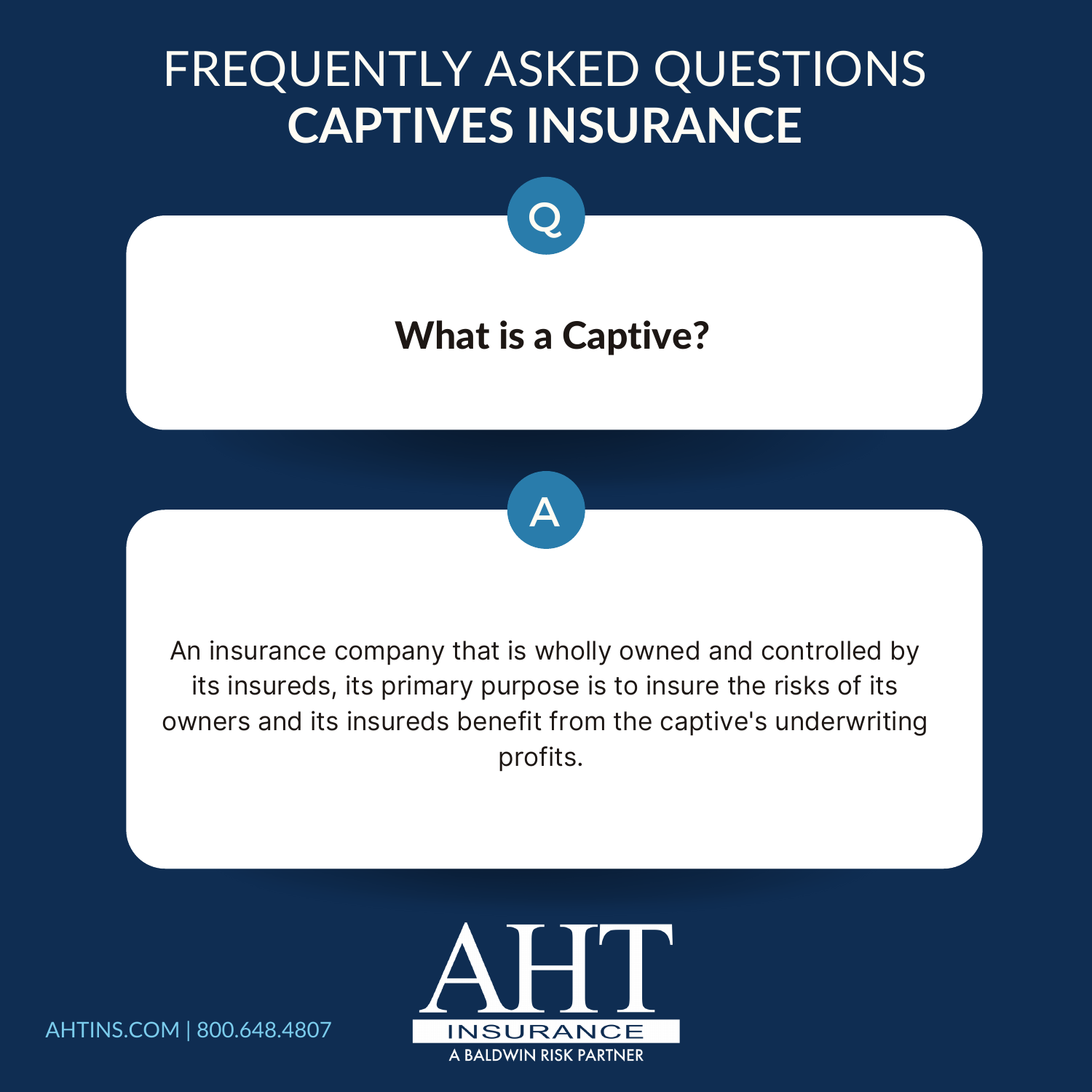

make a long-term commitment.

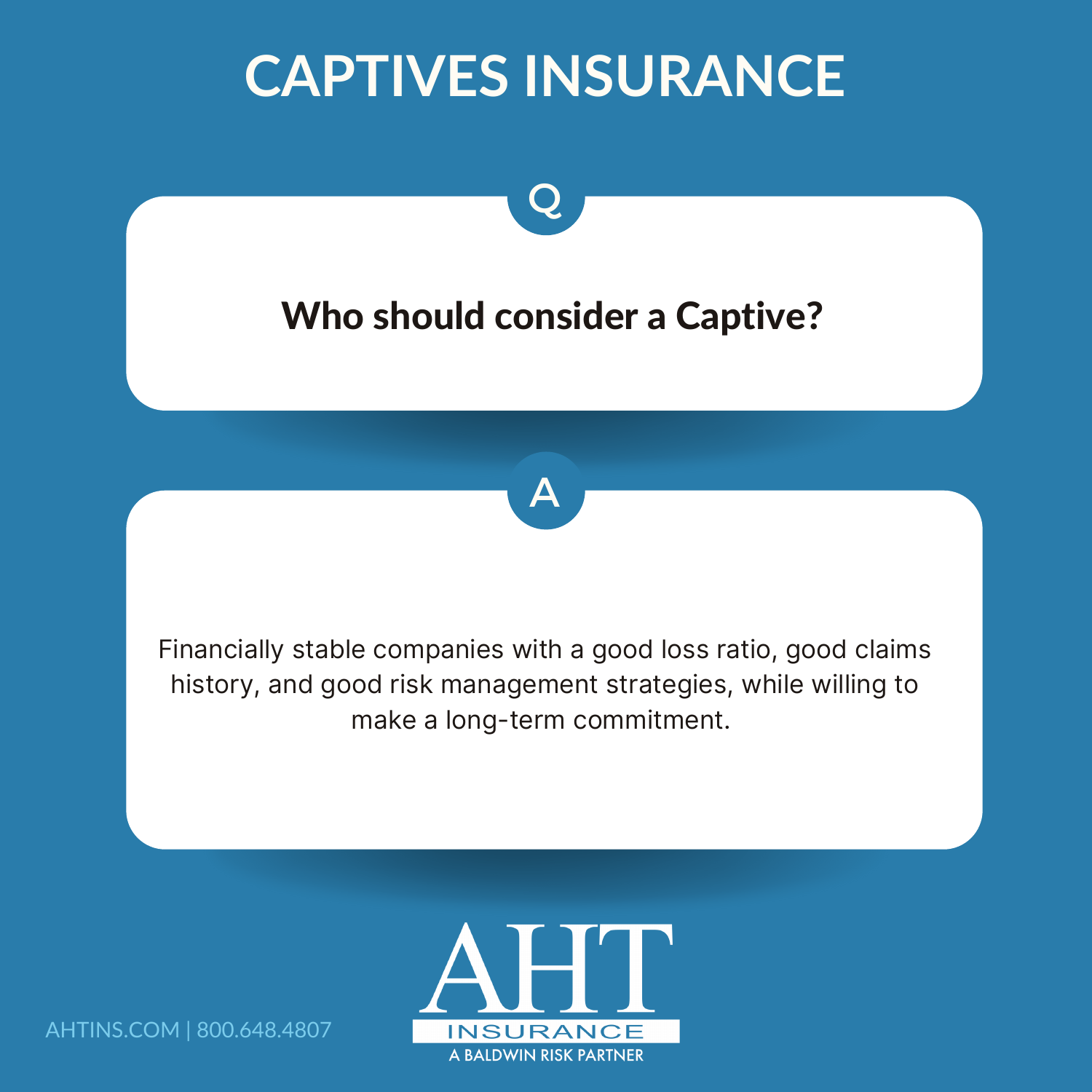

Q



Coverage tailored to meet your needs, reduce operating costs, capture underwriting profits, price stability, greater control of claims, flexibility in managing risk and program design, and accessibility to the reinsurance markets.

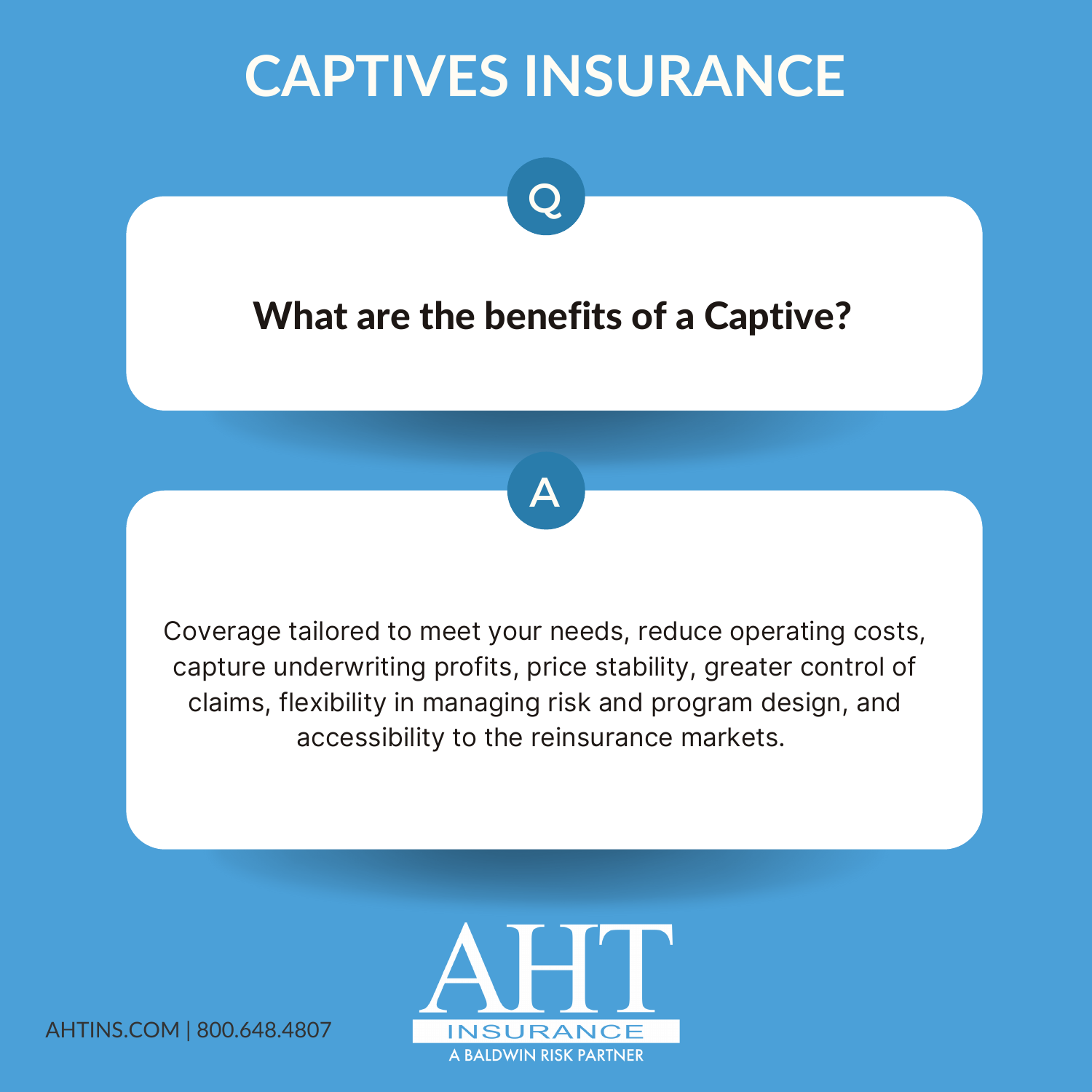

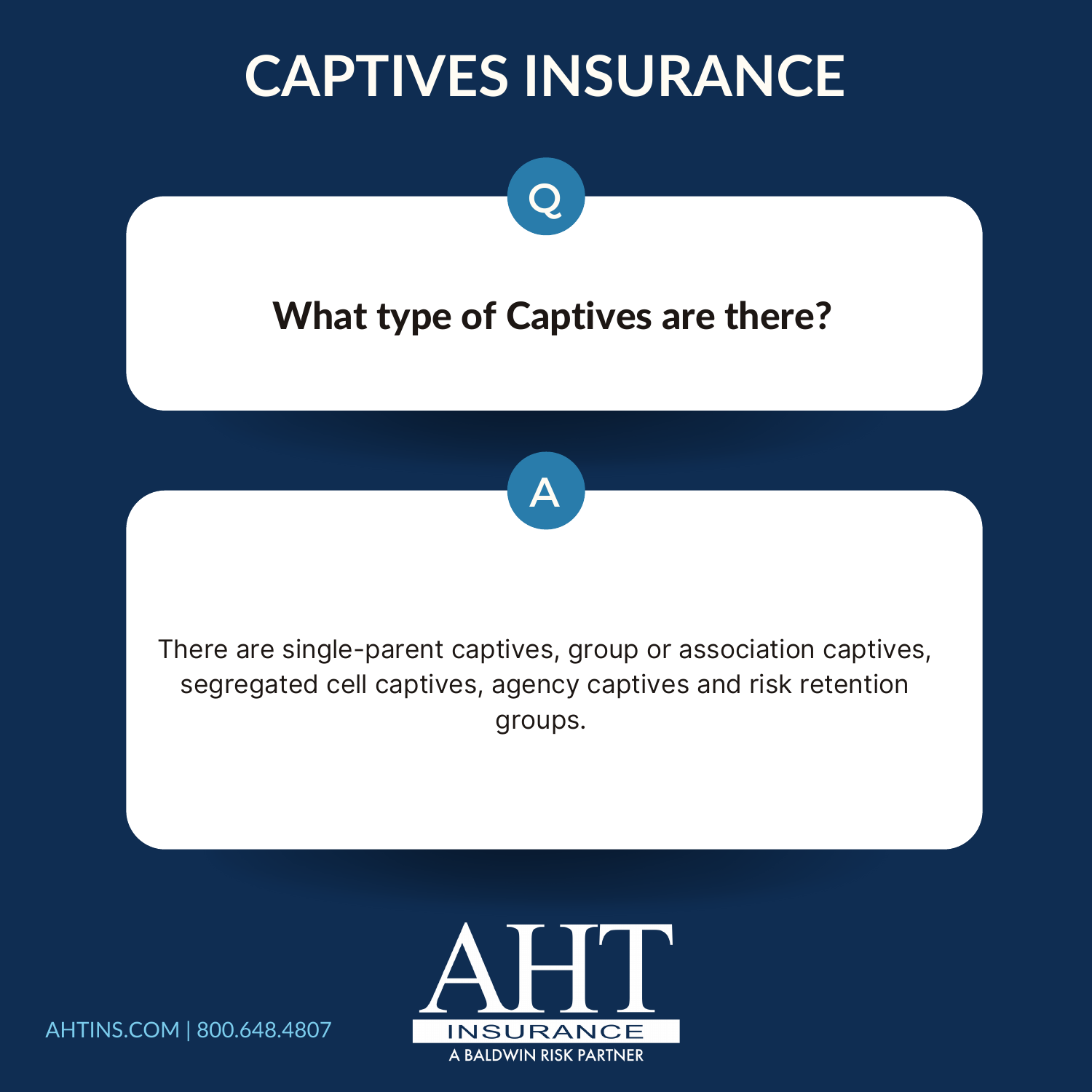

Q



There is no specific set minimum premium but there needs to be enough premium to cover administration costs and claims. \$500,000 in annual premium would typically be a minimum premium.

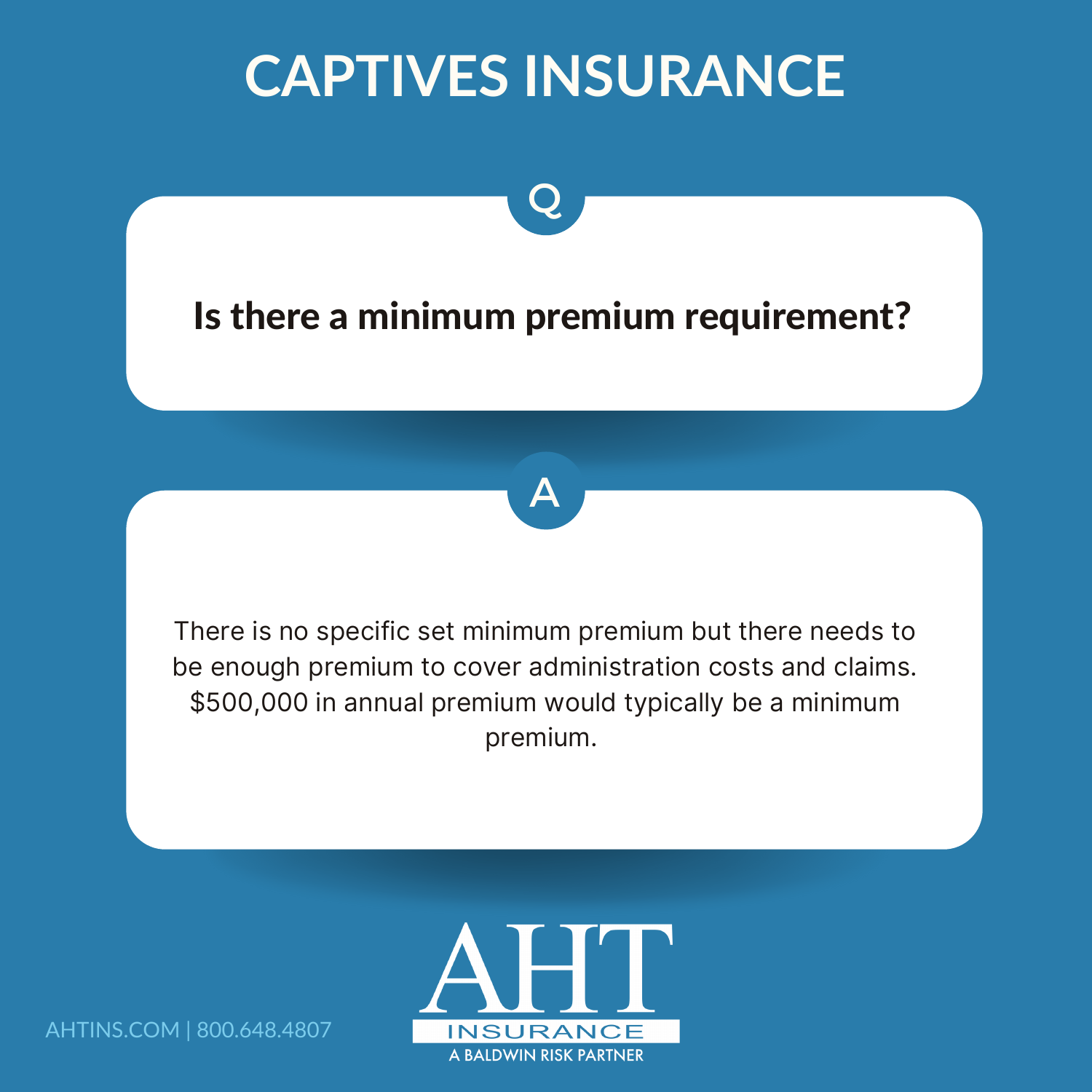### What coverages or product lines will a Captive cover?

Q



You can place most insurance lines in a captive, e.g., general liability, professional liability, excess and Umbrella coverage, property, supply chain, intellectual property, Trade Credit, environmental, Political risk, Product recall, terrorism, Errors and omissions, auto, worker's compensation, employee benefits, etc.

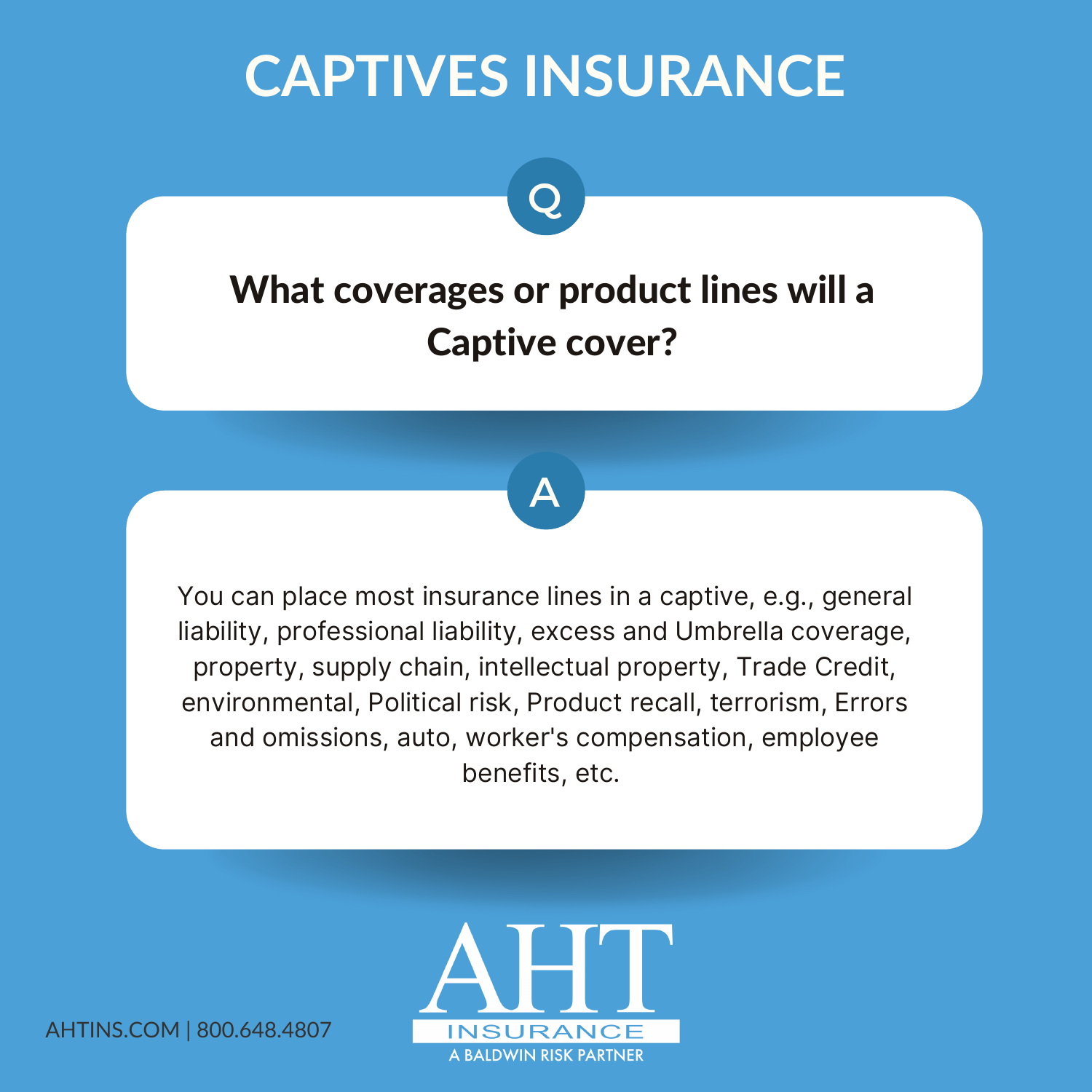#### Are there any specific Captive requirements?

Q



You must have an independent actuarial study completed, ability to pay the required capital, captive must be formed as an insurance company designed to pay claims when necessary.

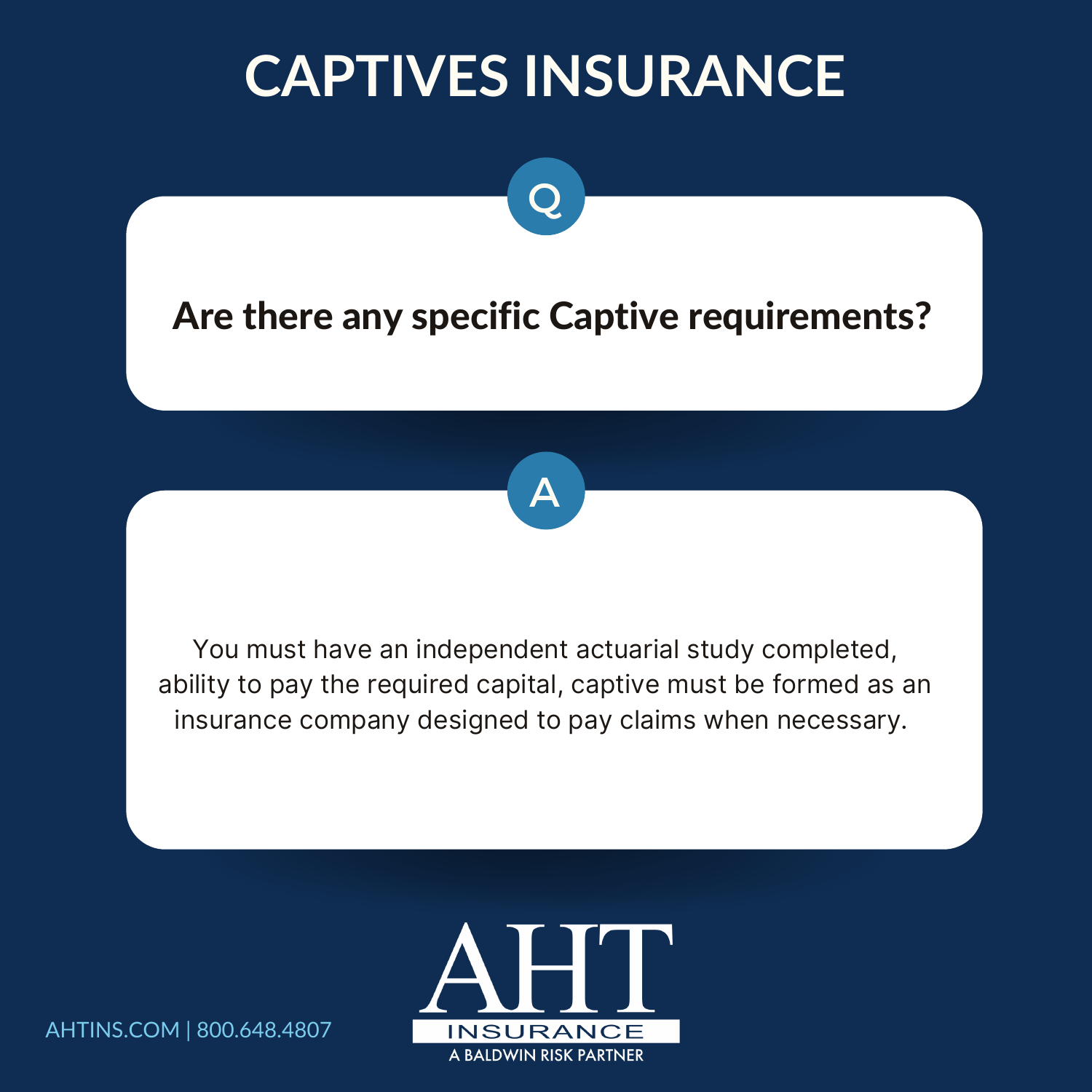### How long do I need to stay in a Captive program, and can I leave the Captive?

Q



There is no rule about how long a company is to stay in a captive, but captives are a long-term alternative to the standard market. Yes, you may leave and dissolve the captive at anytime.

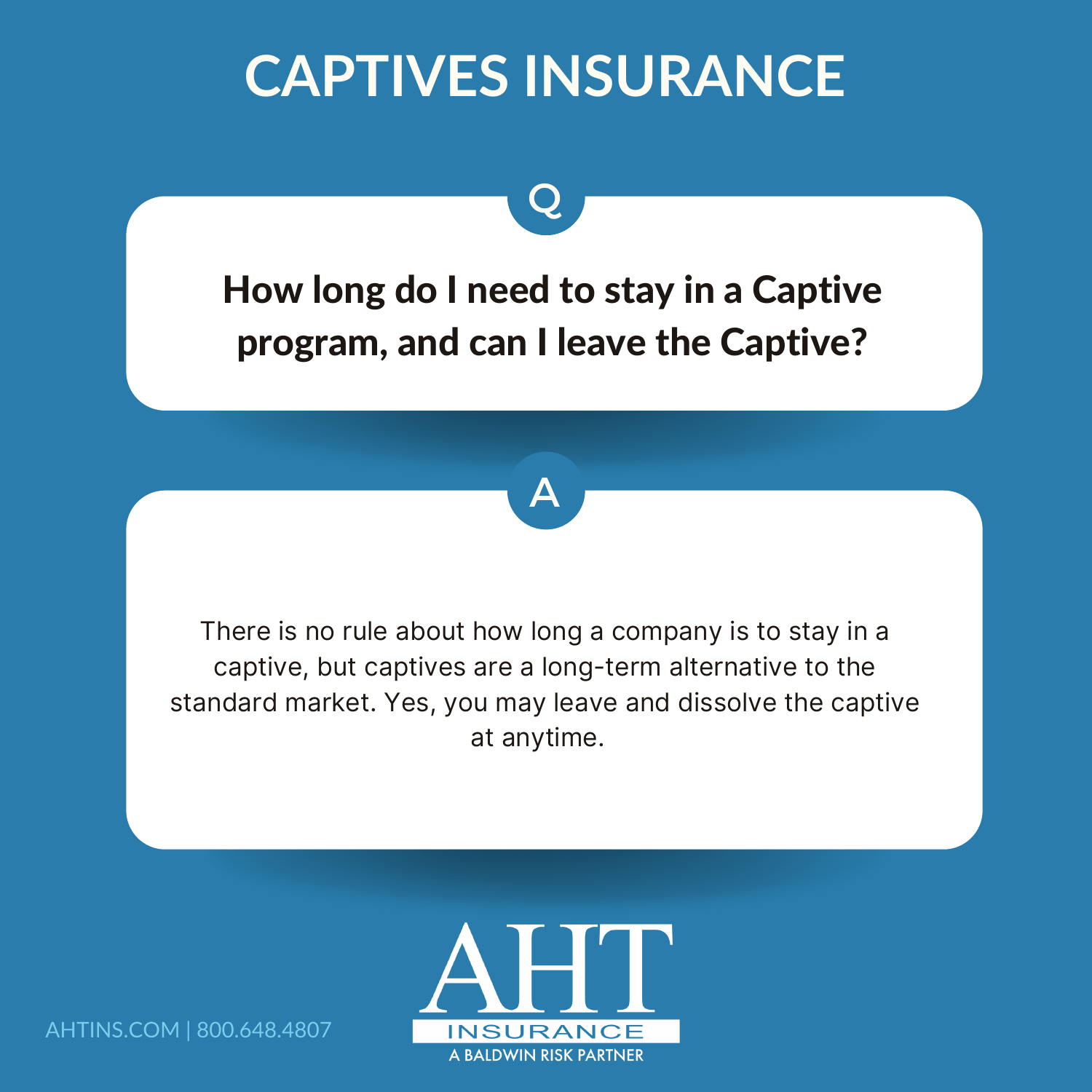### What investments can a Captive own to provide reserves?

A

Q

A captive can own any investment approved by the insurance regulators in the jurisdiction where the captive insurance company is domiciled. It is important for the captive to maintain appropriate liquid reserves in order to meet potential claims liabilities. Therefore, captive insurance companies are highly regulated, and investment portfolios tend to be conservative and provide significant liquidity.

Learn more at Oxford Risk [Management](https://www.oxfordrmg.com/plan-for-the-unexpected/frequently-asked-questions/) Group.

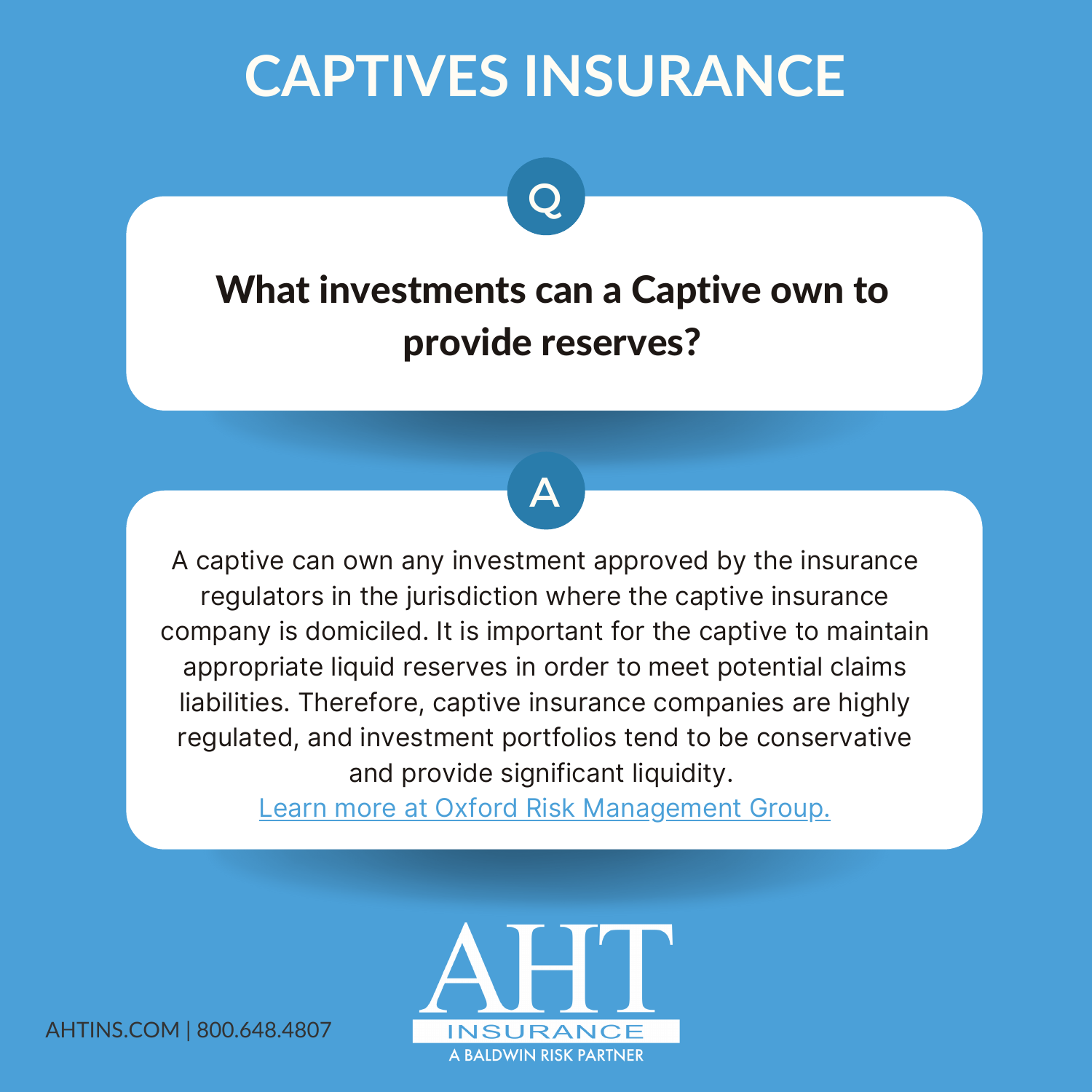Q

#### What is the time horizon for a Captive?

A

Any company considering forming a captive should have a longterm plan for the proper development and implementation of a captive program. Once the captive insurance company is established, an organization should consider modifications to their program as business and financial situations change. The insurance advisory team should meet at least annually to evaluate all aspects of the program to ensure ongoing success and benefits. If the insured maintains a favorable loss profile (the captive is successful in managing claims and expenses) it is possible for the captive's investment portfolio to increase significantly over the years, because of the time value of money.

Learn more at Oxford Risk [Management](https://www.oxfordrmg.com/plan-for-the-unexpected/frequently-asked-questions/) Group.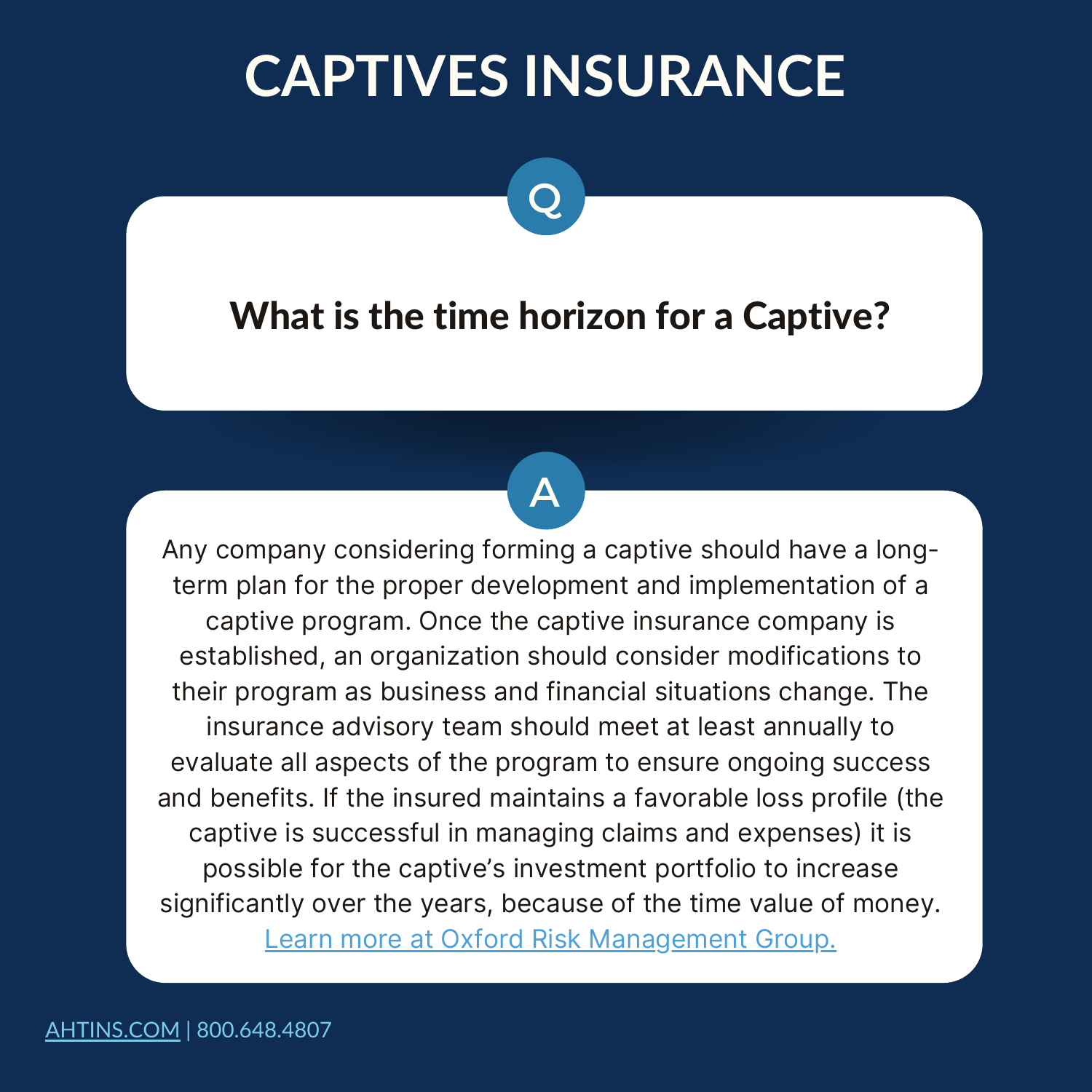Q

How can a Captive complement my Asset Protection Plan?

A

A captive insurance company is not an asset protection tool. Nevertheless, with litigation activity on the rise, it can be beneficial to grow some portion of wealth in an entity that provides protection from judgment creditors. The captive insurance company may be owned by an asset protection trust, further safeguarding those dollars from potential litigation exposure. Asset protection rules vary by jurisdiction, and when combined with new captive ownership restrictions signed into law December 18, 2015, make it essential to include counsel familiar with asset protection planning in the planning process. Learn more at Oxford Risk [Management](https://www.oxfordrmg.com/plan-for-the-unexpected/frequently-asked-questions/) Group.